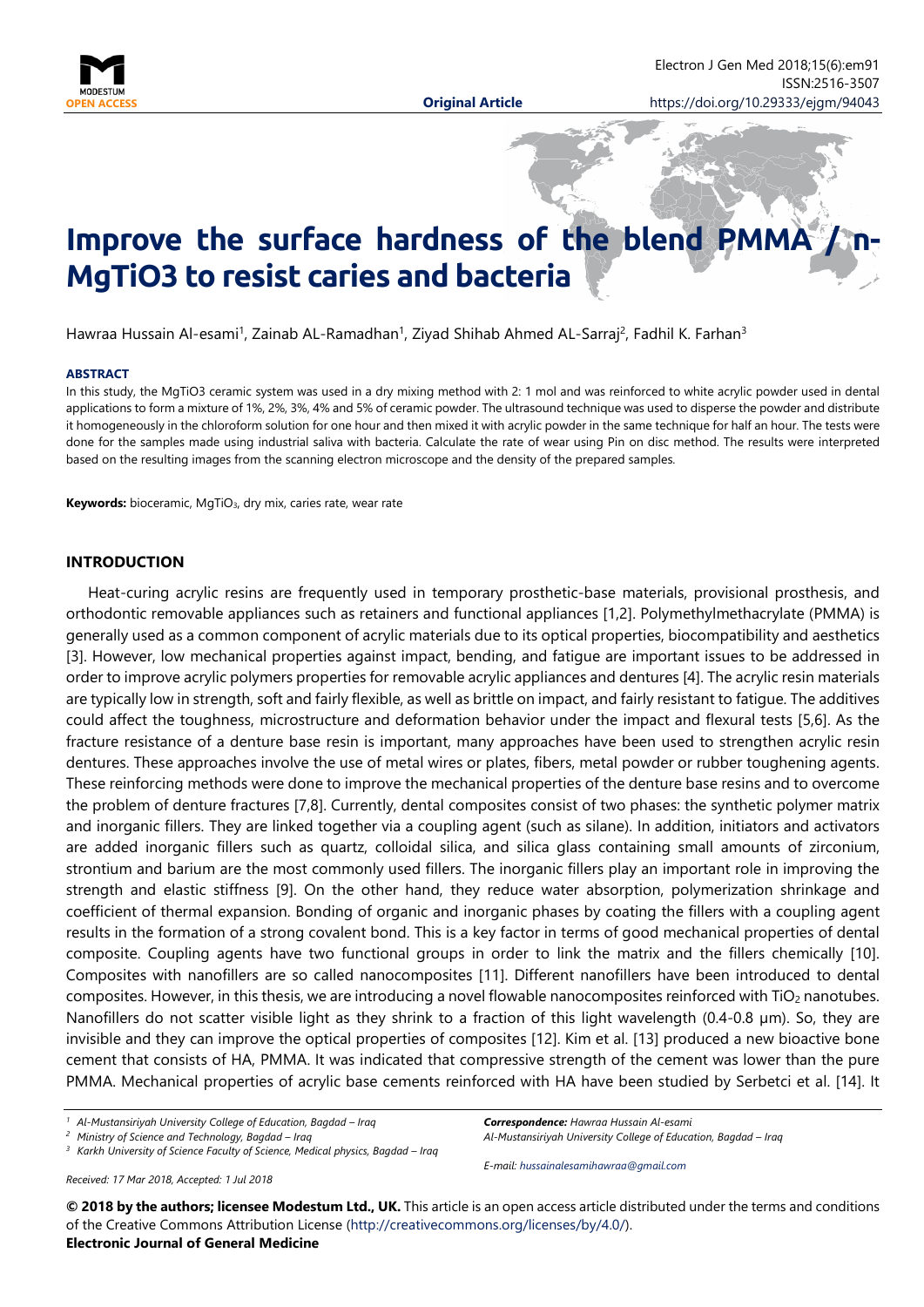

**Figure 1:** *X- Ray test of bio – ceramic powder (MgTiO3)*

| <b>TODIC T.</b> Experimental and sarjace naraness values |                       |               |  |  |
|----------------------------------------------------------|-----------------------|---------------|--|--|
| <b>NO. Samples</b>                                       | Density (Kg / $m^3$ ) | Hardens (MPa) |  |  |
| <b>PMMA</b>                                              | 1150                  | 19.5          |  |  |
| $PMMA-1\% (MqTiO3)$                                      | 1263                  | 23.2          |  |  |
| $PMMA-2\% (MqTiO3)$                                      | 1355                  | 23.9          |  |  |
| $PMMA-3\% (MqTiO3)$                                      | 1441                  | 32.7          |  |  |
| $PMMA-4\% (MqTiO3)$                                      | 1532                  | 54.8          |  |  |
| $PMMA-5\% (MqTiO3)$                                      | 1612                  | 65.2          |  |  |

**Table 1:** *Experimental and surface hardness values*

was found that addition of HA caused to increase both compressive strength and fatigue life unlike tensile strength of the cement. Wang et al. [15] and Roeder et al. [16] studied the effects of particle size and shape, and found that smaller particle size and larger aspect ratio increased the com posite mechanical properties. Because there are few papers that study about addition of nano hydroxyapatite in PMMA, this study tries to fill this gap. In this research, mechanical properties of nano HA-reinforced PMMA cement were investigated by using three point bending, compressive and wear test.

## **EXPERIMENTAL AND MATERIALS USED**

The bio-ceramic powder was prepared from the blend of magnesium oxide (MgO) with titanium oxide (TiO<sub>2</sub>) with(2:1) mol and particale size of 42 nm. The grinding balls were used for the preparation of the ceramic powder with acetone solvent for 3 hours until we obtained a homogeneous powder. The reaction was then done at 1250 ° C using a tubular furnace at 10  $\degree$  C per minute for 2 hours until the reaction was completed to obtain a bio-ceramic powder (MgTiO<sub>3</sub>) consisting of 34% Magnesium oxide and 66% titanium oxide in the nanometer **Figure 1** show X- Ray test of (MgTiO3). The ceramic powder was then mixed in different (1%, 2%, 3%, 4% and 5%) by weight proportions with white acrylic powder PMMA with the chlorophromic solvent using an ultrasound device to obtain the Nanocomposies which was formed with a 20 mm and 3 mm Teflon mold for the laboratory tests of antibacterial and caries. The wear rate tested by pin – on- disc method was used 10mm diameter and 30mm thickness Teflon mold.

## **RESULT AND DISCUSSION**

## **Surface Hardness and Density**

A considerable enhancement of hardness is observed by the nano composites in comparison to pure sample see **Table 1** and **Figure 2**. It was observed an increase in the hardness curve by increasing the concentration of the bioceramic powder (MgTio3) Improvement of hardness with the increase in concentration of bio-ceramic powder (MgTio3) nanofillers may have be due to inherent characteristics of the (MgTio<sub>3</sub>) particles. (MgTio<sub>3</sub>) possesses strong ionic interatomic bonding. The results of this study are in good agreement with the findings reported by others who concluded that reinforcement of ceramics [17,18].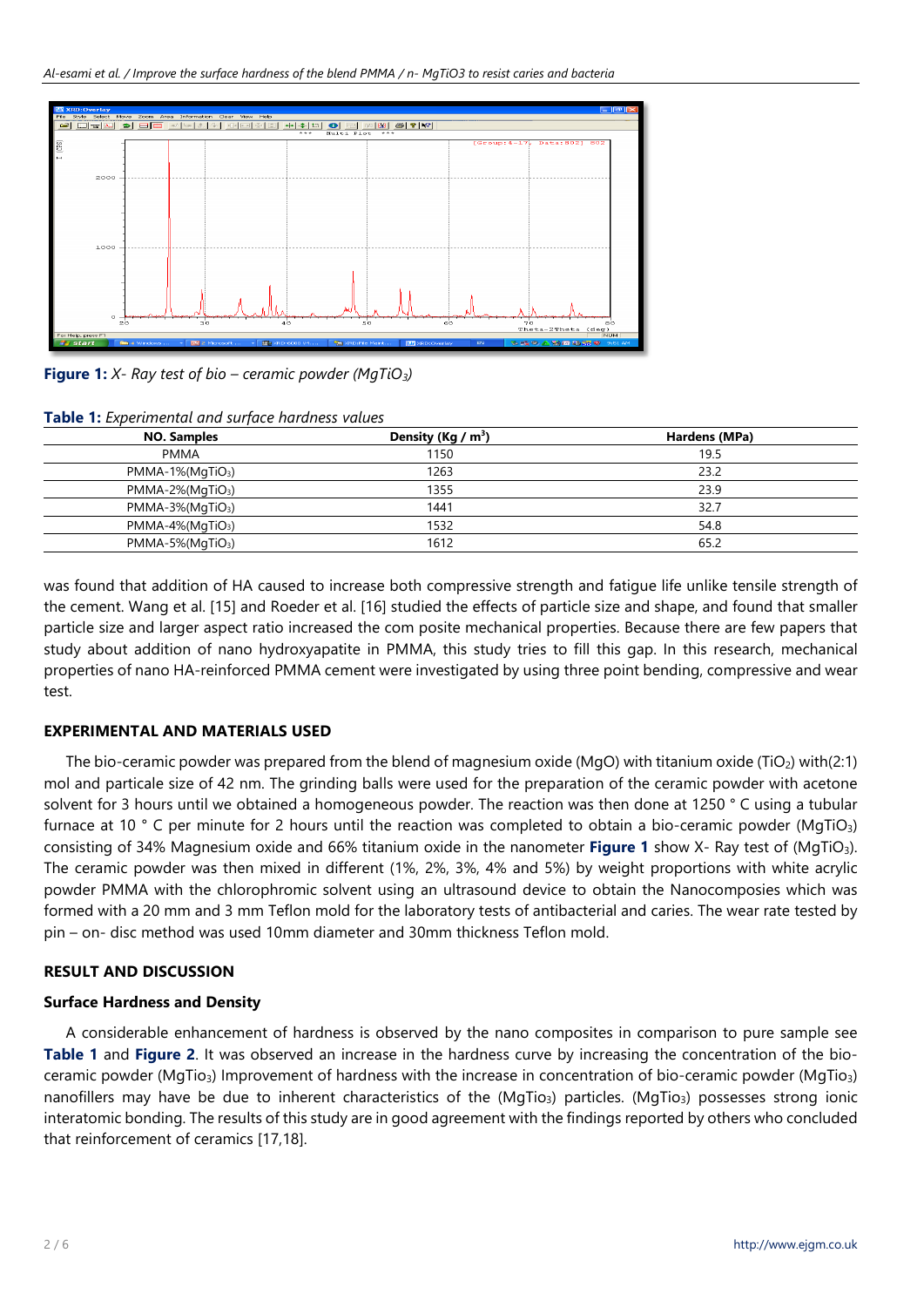

**Figure 2:** *Vickers hardness Values of Pure and Nanocomposites*



**Figure 3:** *Density values of pure and nanocomposites*

| <b>Table 2.</b> This decided with the proof of the proof that the system position |                             |  |  |
|-----------------------------------------------------------------------------------|-----------------------------|--|--|
| <b>NO. Samples</b>                                                                | Inhibition Zone (mm) E.coli |  |  |
| $0\%$ MgTiO <sub>3</sub>                                                          |                             |  |  |
| 1% MgTiO <sub>3</sub>                                                             |                             |  |  |
| 2% MgTiO <sub>3</sub>                                                             |                             |  |  |
| 3% MgTiO <sub>3</sub>                                                             |                             |  |  |
| $4\%$ MgTiO <sub>3</sub>                                                          |                             |  |  |
| 5% MgTiO <sub>3</sub>                                                             |                             |  |  |
|                                                                                   |                             |  |  |

**Table 2:** *Antibacterial activity of (PMMA-MgTio3) nanocomposite*

**Figure 3** shows the relationship between density and Nano - (MgTio<sub>3</sub>) where it shows that the density increases with increasing concentration (MgTio<sub>3</sub>). The (MgTio<sub>3</sub>) nanoparticles when added to polymer tended to create a linkage of bonding between nanoparticles and polymer which sometime results in higher density of the nanocomposites and this a good agreement with [19,20],

# **Antibacterial and Caries rate** *Antibacterial measurements*

The antibacterial activity was tested for (PMMA-MgTiO3) Nanocomposite as shown in **Table 2**, where the table shows no inhibition activity recorded for (0%, 1%, 2%) inhibition activity, while inhibition activity for (3%, 4%, 5%) increases with the increase of the weight percentages of MgTiO<sub>3</sub> nanoparticles, demonstrated that nano-MgTio3 exhibited high activity against bacteria due to the interaction of particles and bacteria this is agreement with [21]. The antibacterial properties are related to the total surface are of the nanoparticles, smaller particles with larger surface to volume ratios have great antibacterial activity [76,77]. **Figure 4** showed antibacterial activity of (PMMA-MgTio<sub>3</sub>) nanocomposite.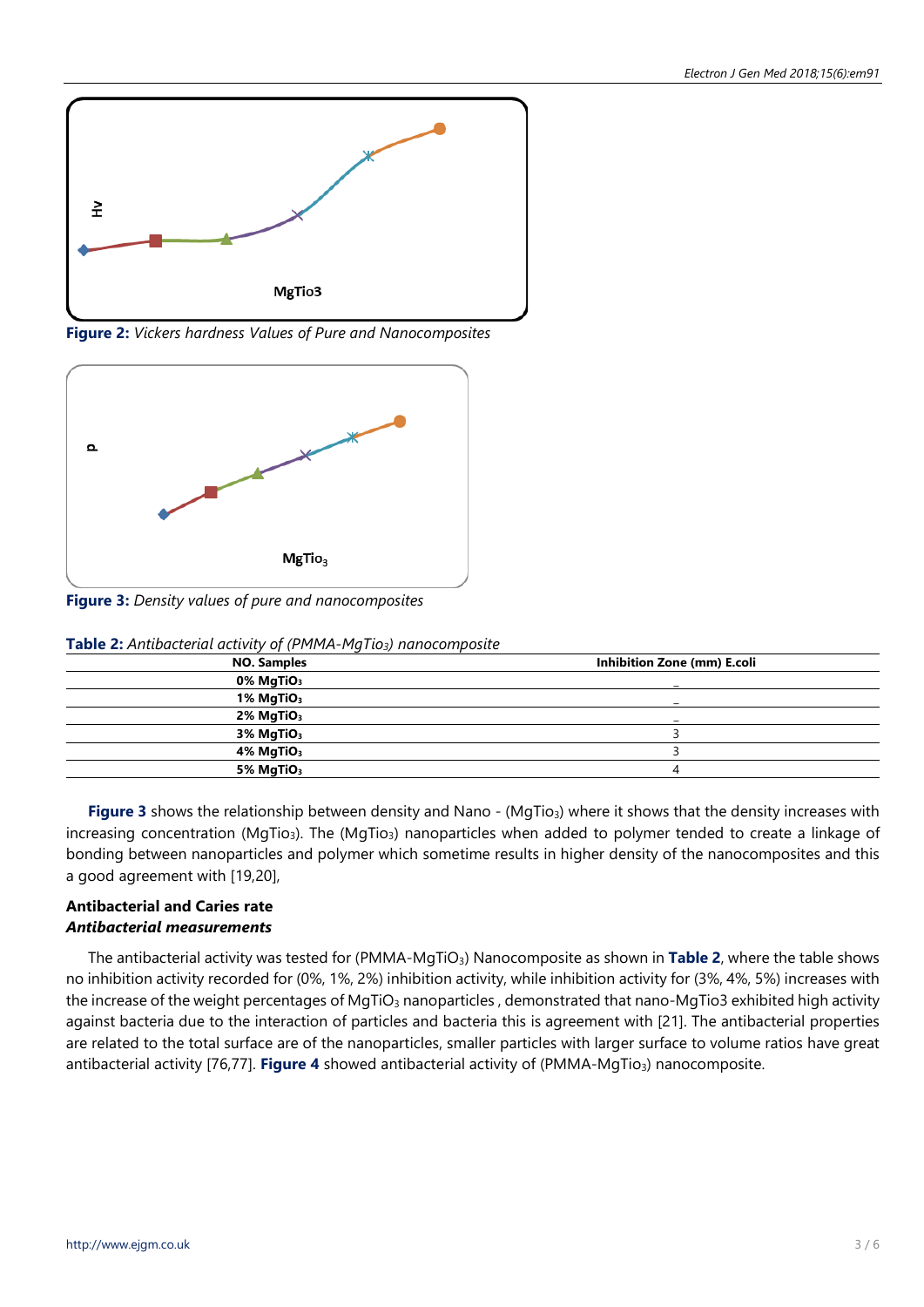

**Figure 4:** *Antibacterial activity of (PMMA-MgTio3) nanocomposite*

## **Table 3:** *The value of wear measurements*

| <b>NO. Samples</b>       | Δw     | Wr $\times$ 10^-6 | Wy $\times$ 10^-6 | W <sub>Coeff.</sub> |
|--------------------------|--------|-------------------|-------------------|---------------------|
| $0\%$ MgTiO <sub>3</sub> | 0.14   | 0.38              | 14.1              | 0.03                |
| 1% MgTiO <sub>3</sub>    | 0.0073 | 0.018             | 6.73              | 0.0022              |
| $2\%$ MgTiO <sub>3</sub> | 0.0033 | 0.0075            | 0.38              | 0.0089              |
| $3\%$ MgTiO <sub>3</sub> | 0.0013 | 0.0041            | 0.22              | 0.0051              |
| $4\%$ MgTiO <sub>3</sub> | 0.0011 | 0.0009            | 0.13              | 0.0039              |
| 5% $MqTiO3$              | 0.0004 | 0.00081           | 0.09              | 0.0009              |



**Figure 5:** *Wear weight values of Neat and Nanocomposites*

## **Caries rate (wear measurements)**

The rate of decay is the measurement of wear and tear, where the wear tests are shown in the table **Figures 5**-**7** shows the wear properties are studied for (0%, 1%, 2%, 3%,4% and 5%) bio-ceramic powder and reported in **Table 3**, it is observed that, the ( $\triangle W$ , Wr, Wv) It can be observed that wear rate decreases by increasing in (MgTio<sub>3</sub>) content. This is because of presence of ceramic powders which have high hardness that can improve sliding wear rate [67,68], and due to the fact that blend resin can easily remove at sliding surfaces (contact area) but in the nanocomposite case the ceramic Nano -(mgTio<sub>3</sub>) particles act as a rough surface relative to the counter face against which they slide. For neat blend is a good in agreement with [68].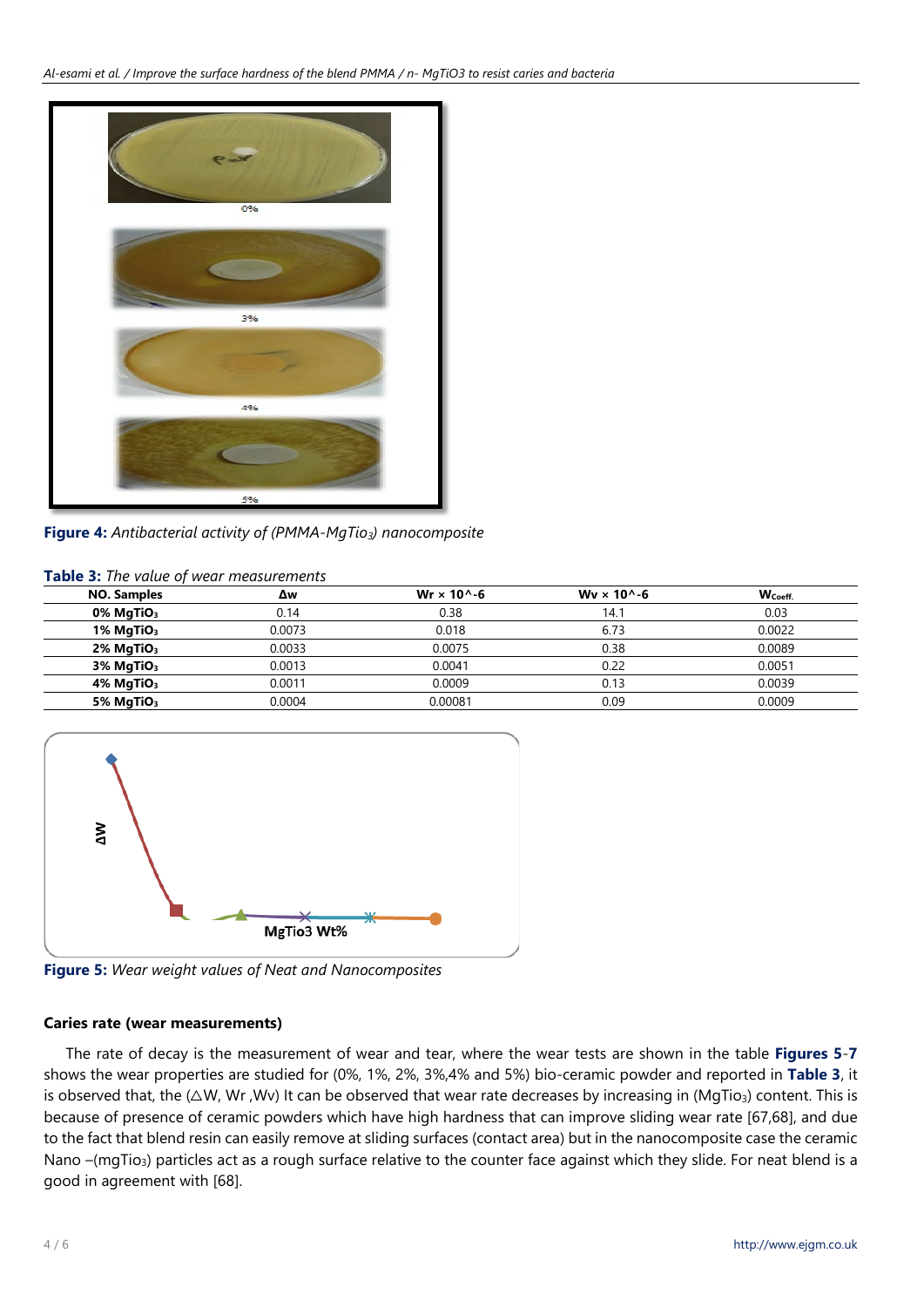

**Figure 6:** *The wear volume values of Neat and Nanocomposites*



**Figure 7:** *Wear rate values of Neat and Nanocomposites*



**Figure 8:** *Wear coefficient values of Neat and Nanocomposites*

**Figure 8** shows results wear coefficient where their behavior depends on behavior of wear volum.

We observe from the above results that wear and tear tests that represent decay rate have improved after adding bio-ceramic powder best anti-wear ability was obtained when nanocomposite contained 5% Nano - (mqTio3).

# **REFERENCES**

- 1. Price CA. A history of dental polymers. J Prosthodont. 1994;8:47–54.
- 2. Soh MS, Sellinger A, Yap AU. J Dental Nanocomposites. Curr Nanosci. 2006;24:373–81.